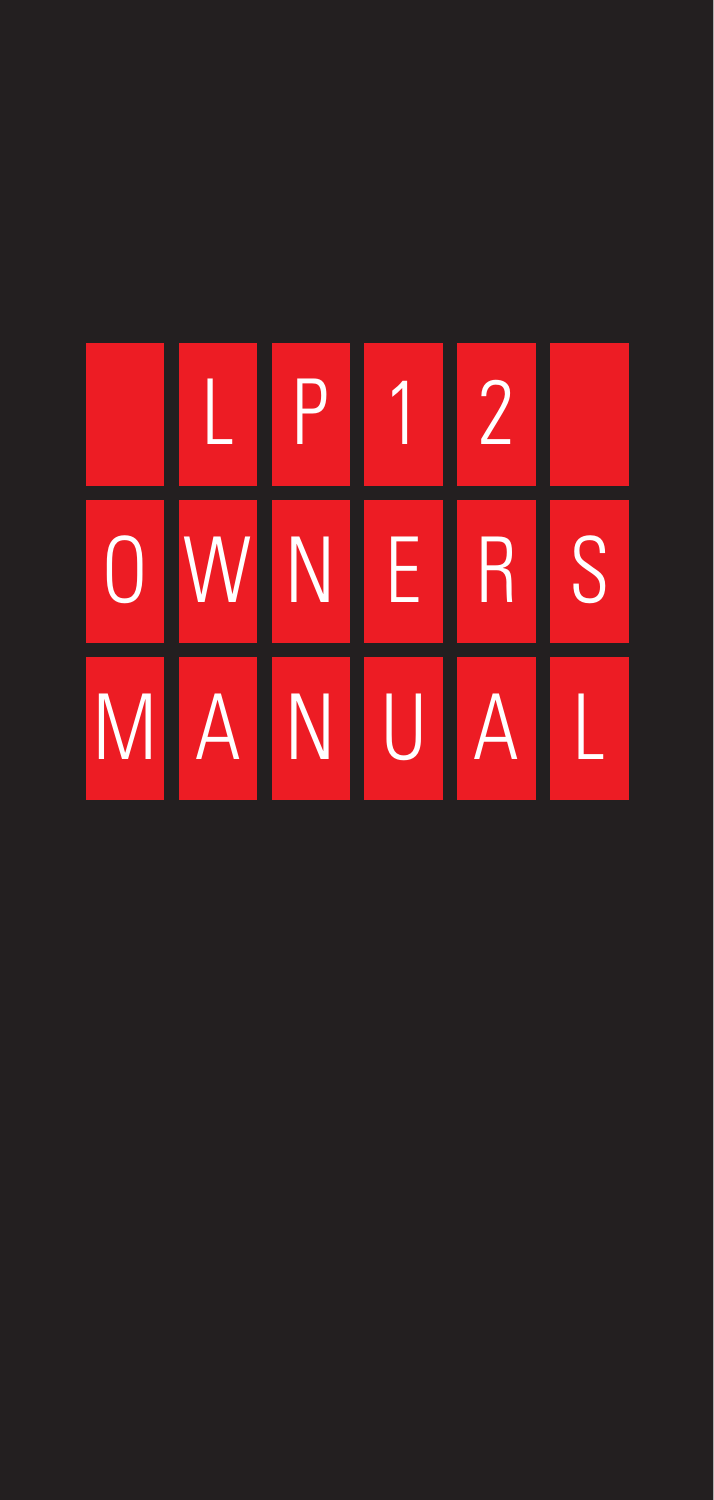This equipment has been tested and found to comply with the limits for a Class B digital device, pursuant to Part 15 of the FCC Rules. These limits are designed to provide reasonable protection against harmful interference in a residential installation. This equipment generates, uses and can radiate radio frequency energy and, if not installed and used in accordance with the instructions, may cause harmful interference to radio communications. However, there is no guarantee that interference will not occur in a particular installation. If this equipment does cause harmful interference to radio or television reception, which can be determined by turning the equipment off and on, the user is encouraged to try to correct the interference by one or more of the following measures:

- Reorient or relocate the receiving antenna.
- Increase the separation between the equipment and receiver.
- Connect the equipment into an outlet on a circuit different from that to which the receiver is connected.
- Consult the dealer or an experienced radio/TV technician for help.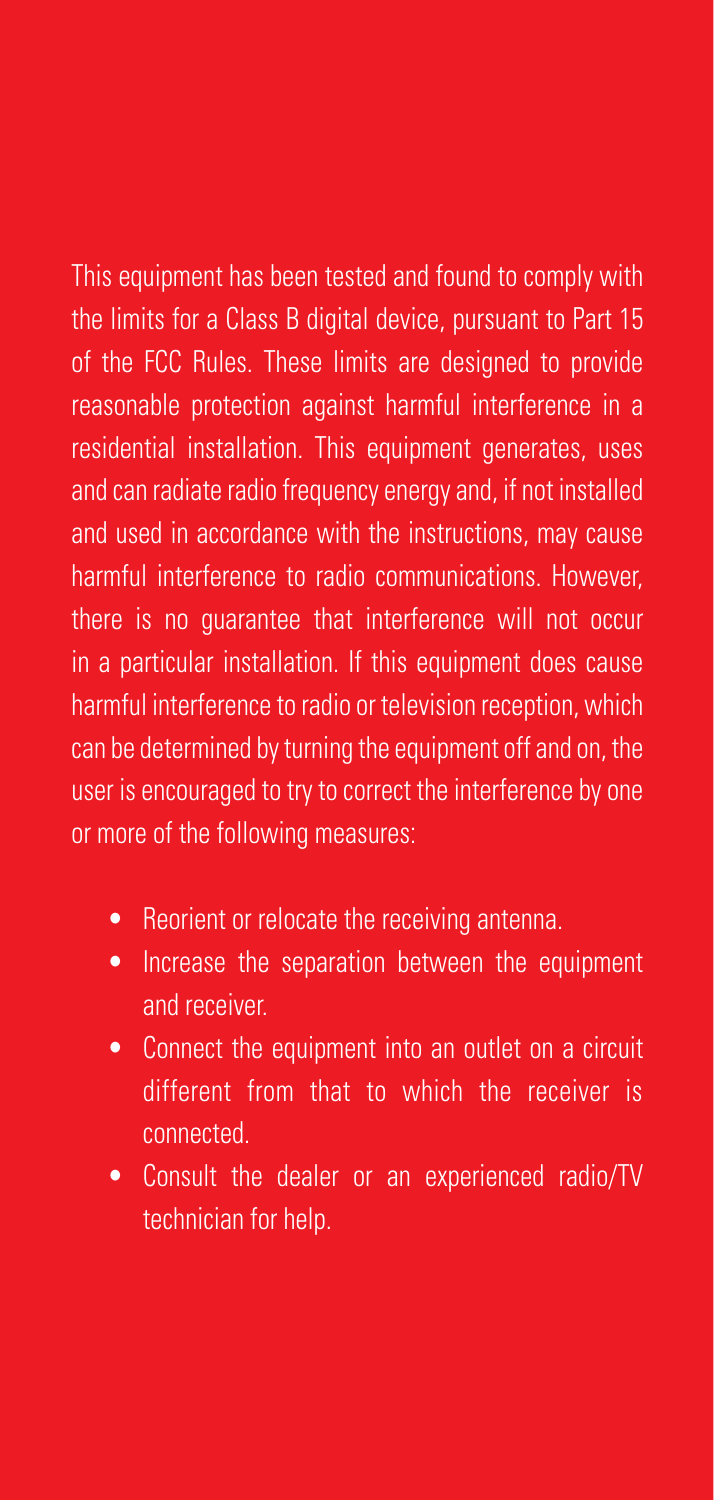INTRODUCTION

TRANSPORTATION

PACKING DIAGRAM

OPERATION

INSTALLATION

MAINTENANCE

GENERAL

GUARANTEE

SERVICE

OVERSEAS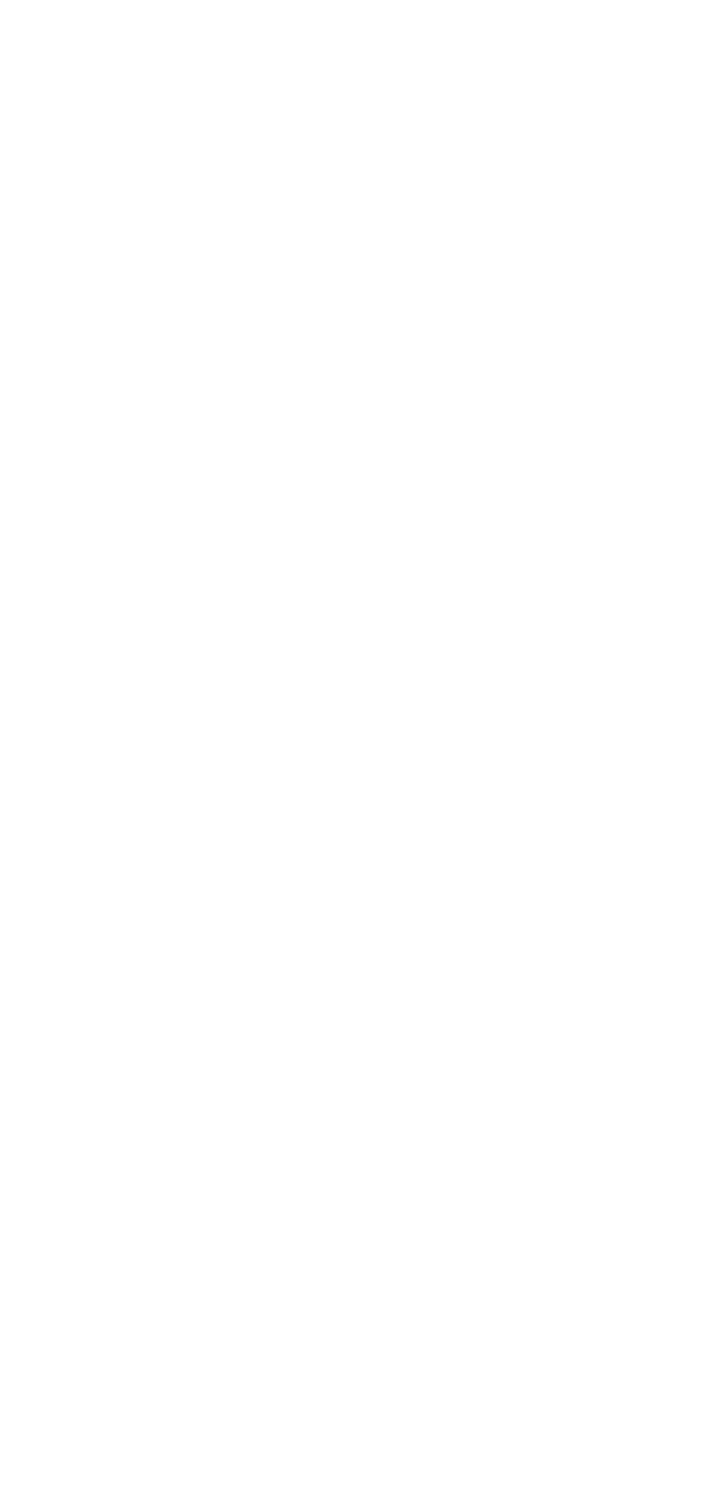NTRODUCTION Linn Products have always stated that the turntable is the most important part of a high fidelity system. If you don't get a good signal off the record then it doesn't matter how good the rest of your system is, the sound will be bad. **I**

It is important that you were given a fair A/B demonstration if the LP12 against other turntables prior to purchase. The turntables compared should have had the same arm and cartridge. All comparisons should take place in a single speaker demonstration room. We want our customers to hear the difference the LP12 makes for themselves and make their own informed decision.

When upgrading your system there is a strict hierarchy to observe. After the turntable, the next most important component is the arm, followed by the cartridge. Once the turntable system has been optimised, the next component to choose is the amplifier. Finally, the last link in the chain is the loudspeaker.

The information in this manual is of a general nature. It does not cover the setting up of the turntable, as this is the responsibility of your retailer.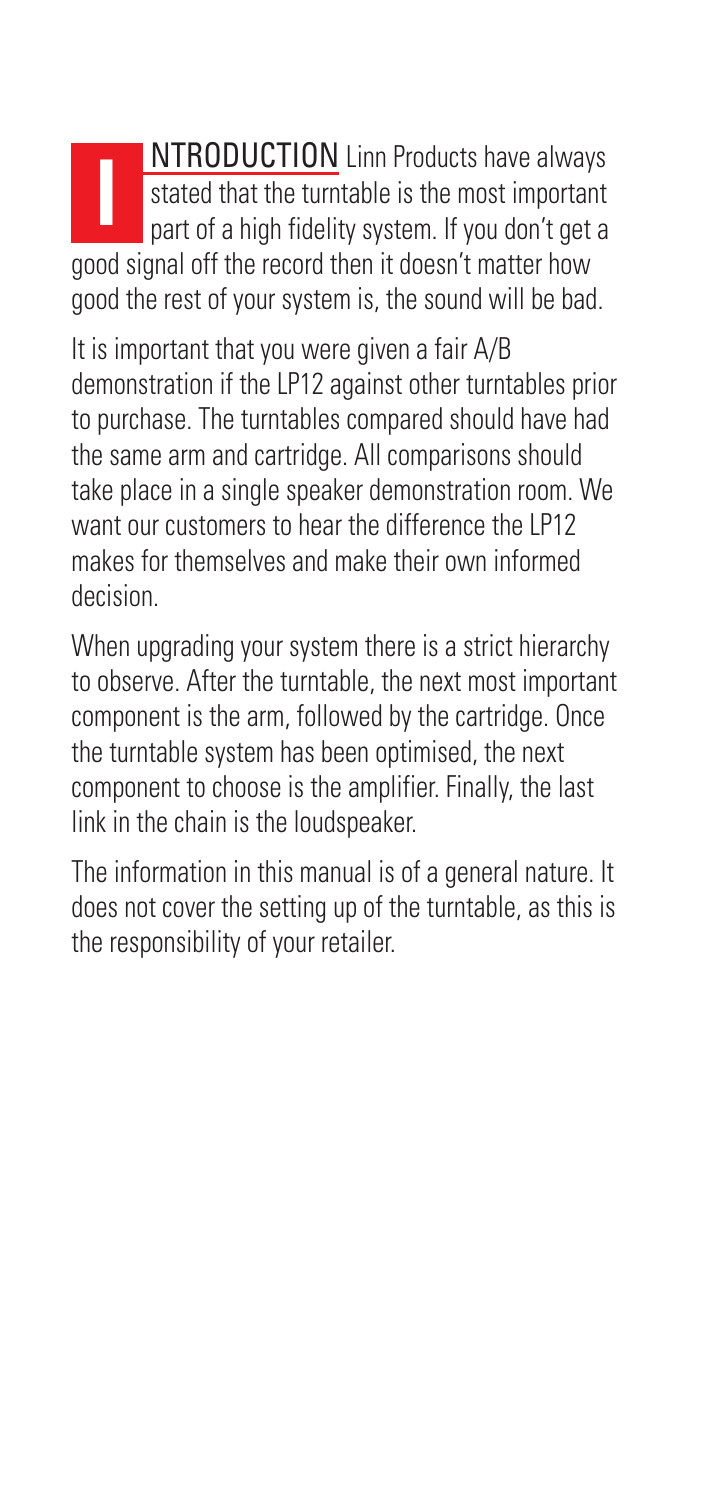**RANSPORTATION** If installation by the retailer **The is impossible, the deck may be taken by the customer.** In this case, the outer platter must customer. In this case, the outer platter must be removed and placed in the bottom packing tray and the inner platter removed and placed in the top tray. The counterweight should be removed from the arm.

The deck should be pre-packed in it's original packing† , with the arm and cartridge removed, when it has to be shipped anywhere. Under no circumstances should the deck be shipped with the arm fitted to the turntable. The red bearing cap should be fitted to prevent oil spillage see diagram of the packing assembly.

† Note: When re-packing the turntable, remove the two bottom cover screws, which are located between the turntable feet. If these screws are left in position during shipping, they will damage the rim of the platter.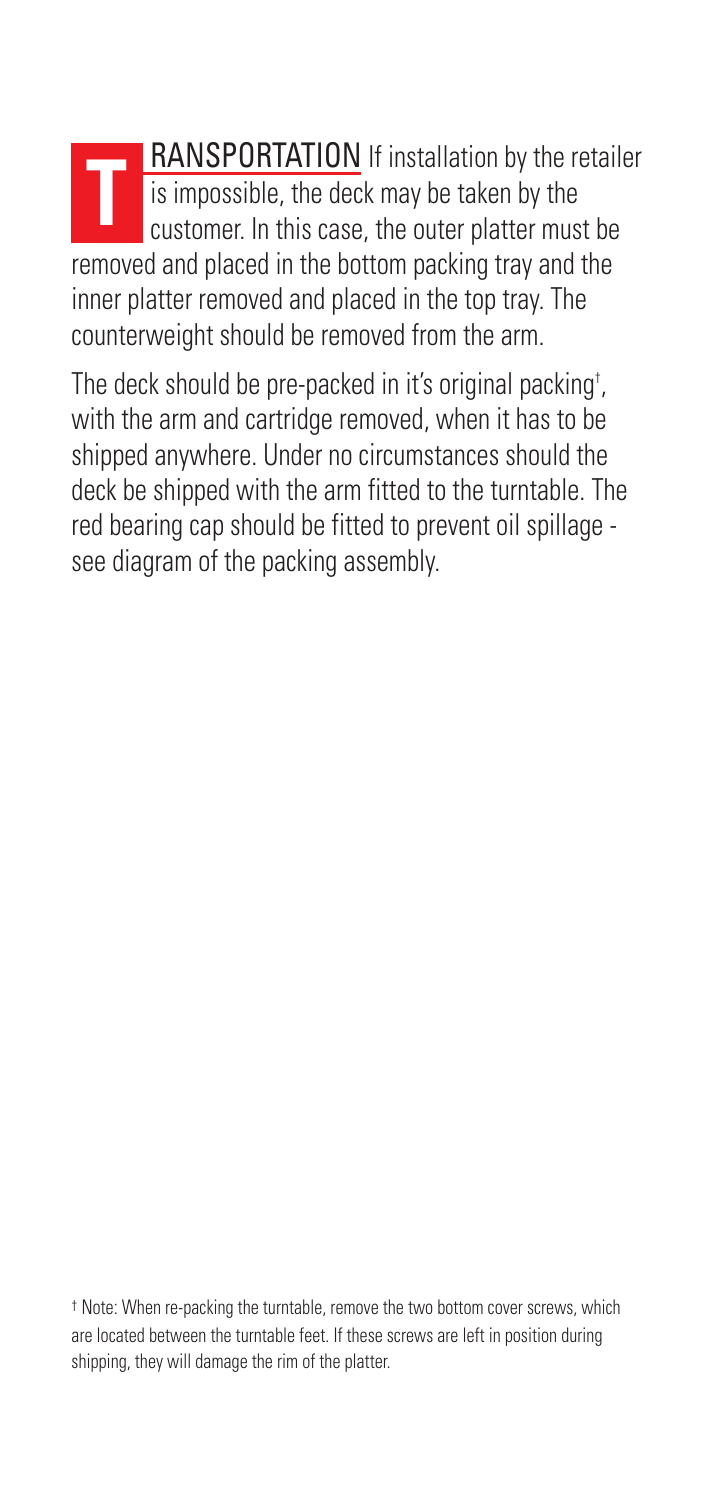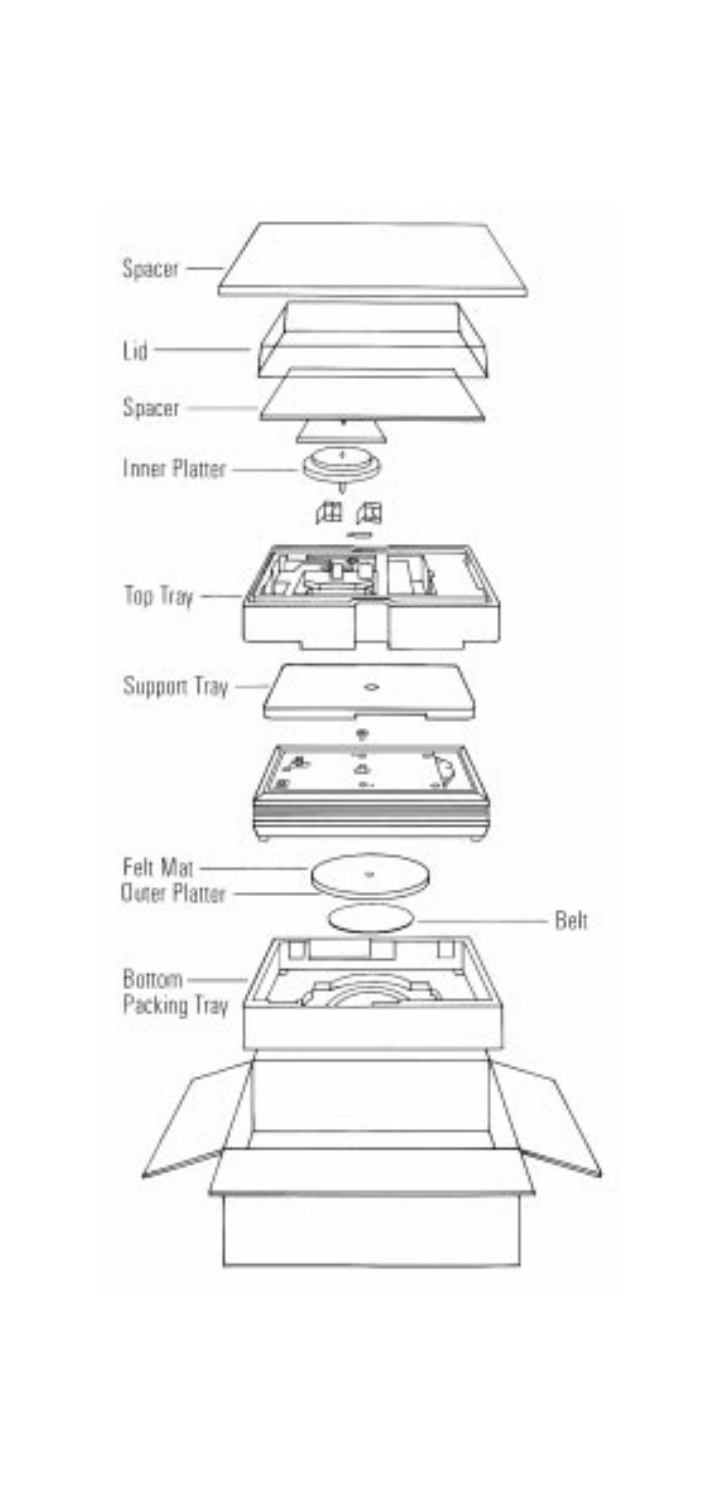**PERATION** The switch on the LP12 provides a **O** *TEHRITORY* THE SWHEIM CHE THE PROMET OF THE PROMET OF THE PROMET OF THE PROMET OF THE PROMET OF THE PROMET OF THE PROMET OF THE PROMET OF THE PROMET OF THE PROMET OF THE PROMET OF THE PROMET OF THE PROMET OF THE PRO motor. It does not break any mains connection. Power remains on the circuit board all the time, though static power consumption is very low.

After connection the circuitry should be given a few seconds to settle before switching the motor on.

To prevent electric shock, never remove the bottom cover from the turntable whilst it is connected to the mains.

The LP12 was designed to give optimum performance at 33 rpm. However a 45 rpm adaptor is available for occasional use.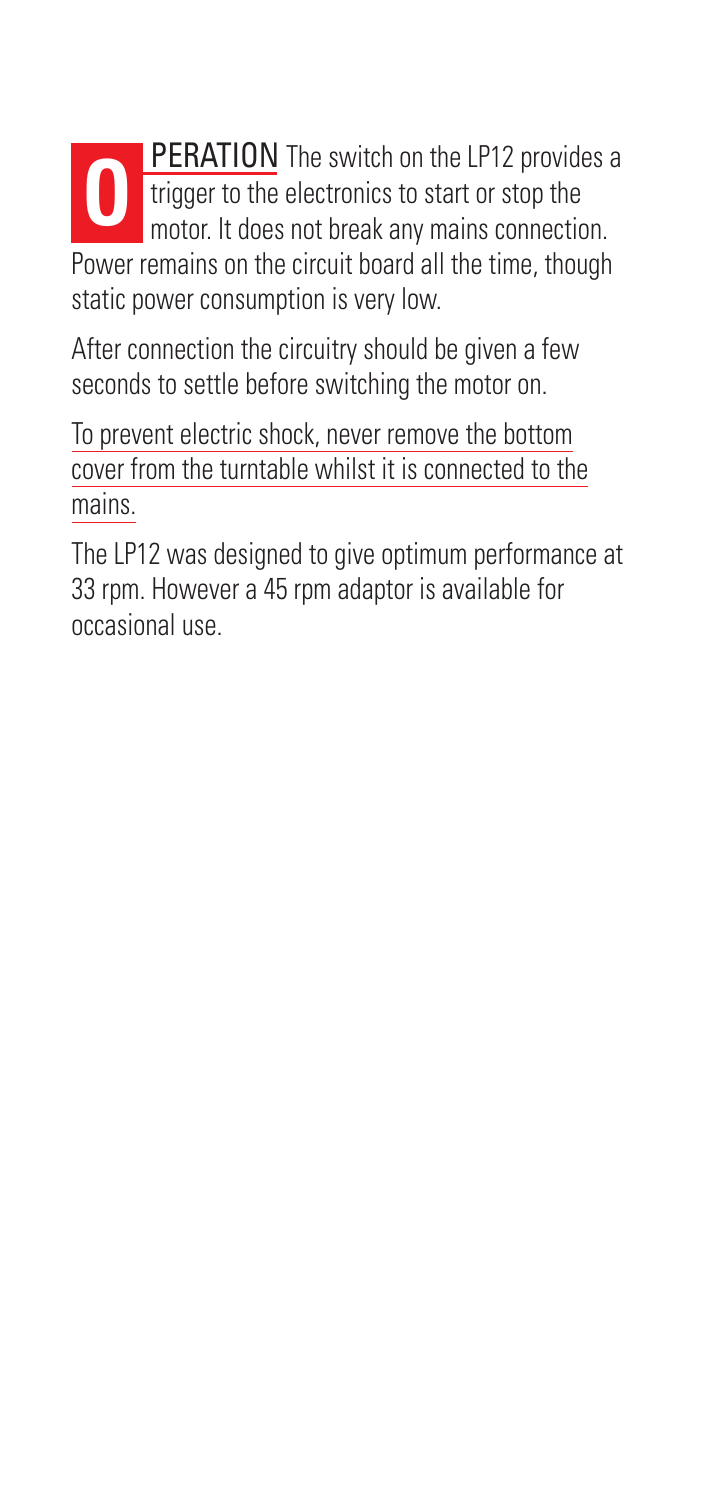## NSTALLATION In most cases, installation of the LP12 will be completed by the retailer, but the following points should be noted:- **I**

FLOOR MOUNTING. Place the deck on a small, light, rigid table, e.g., small coffee table. Ensure that the table is sitting level on the floor and not rocking.

WALL MOUNTING. Wall mounting may be preferable where a highly sprung floor exists or where there is risk of damage by children. The shelf used should be light and rigid, and it should be fully supported by, but not firmly screwed or glued to it's brackets.

To allow the lid to open fully, a clearance of 3" (7.5cm) is required behind the plinth and at least 13" (33cm) above.

It is quite normal for the deck suspension to settle slightly after installation. This will not affect performance.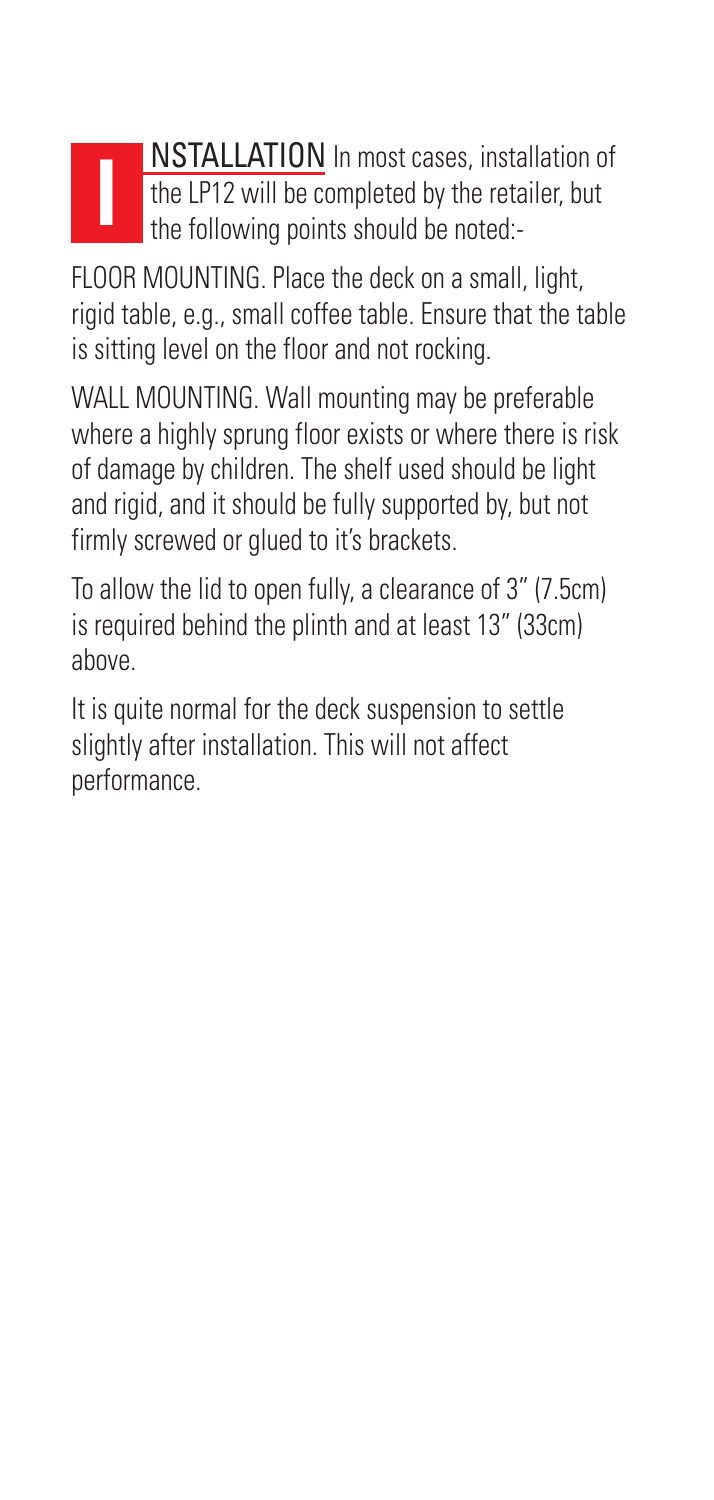**URNTABLE MAINTENANCE** The LP12 is designed for a long operational life. To preserve the appearance and maintain the performance of your deck, you should note the following points:- **T**

PLINTH. The plinth is constructed from solid kiln-dried hardwood and should not therefore be subjected to extremes of temperature or direct sunlight. Some finishes will darken slightly with age. A damp cloth is ideal for cleaning dust or stains from the plinth; polish, particularly wax based, can be hard to remove from the grooves.

PLATTER. The platter will darken with age, since the alloy is slightly photo-sensitive. Resist the temptation to repolish the rim, as this removes the protective lacquer and results in a rapid degradation of the finish. Clean only with a dry soft cloth.

MAT. The felt mat can be cleaned with masking tape. If the mat becomes really dusty, you can beat it like a carpet or rug. If you have a problem with static and the mat clings to your records, you can use some doublesided tape to secure it.

MOTOR. The motor pulley should be cleaned periodically to remove deposits of rubber shed by the belt. Remove the outer platter and belt, and gently apply a damp cloth (impregnated with isopropyl alcohol or meths if possible) against the rotating motor pulley until clean.

STAINLESS STEEL TOP PLATE. This is best cleaned with a damp cloth.

ARMBOARD. This can be cleaned with a light duster or slightly damp tissue - make sure the stylus guard is in place before you start.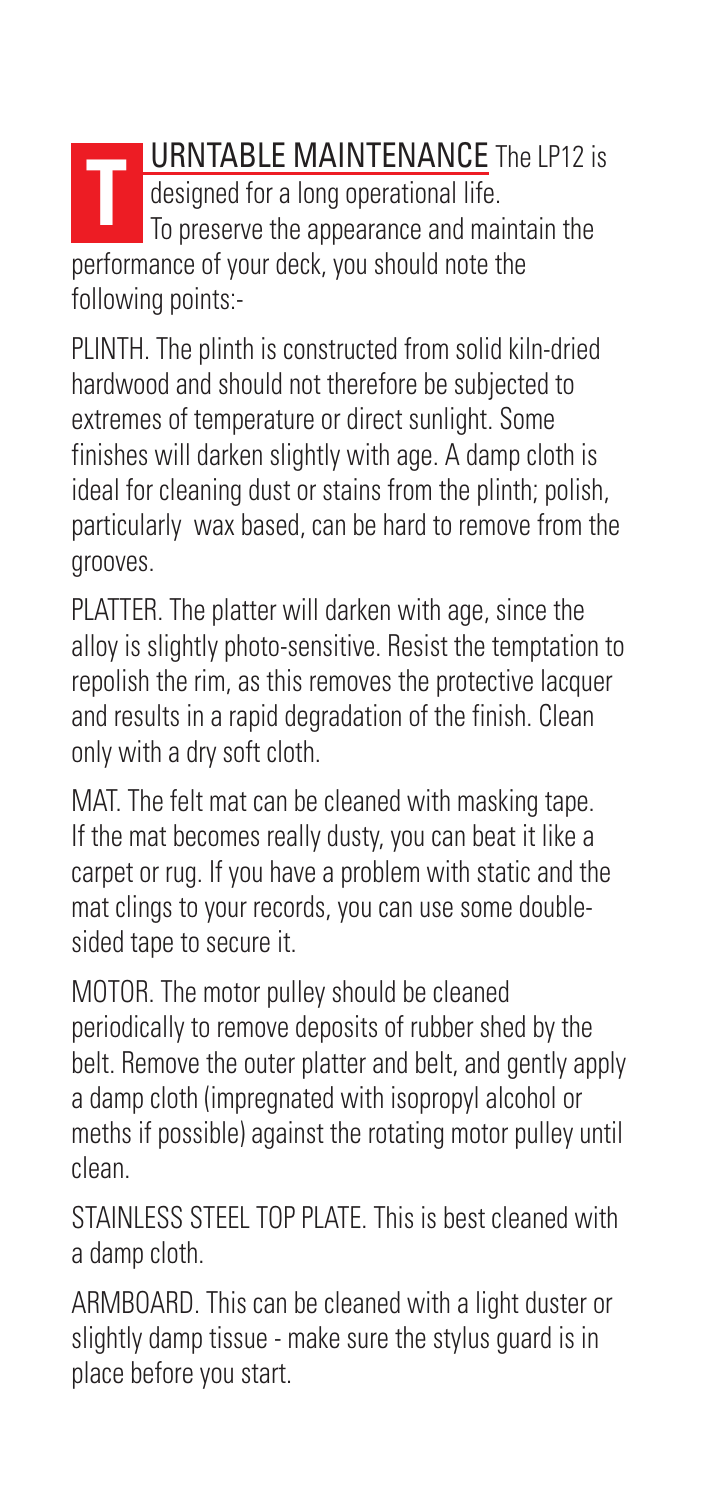

BELT. The belt should last for at least five years of regular use. The belt can be cleaned at the same time as the pulley is cleaned. The best method of cleaning a belt is by pulling it through a damp cloth.

OIL. The oil supplied for the bearing provides life-long protection. If oil is lost from the bearing housing, it should be replaced by factory-supplied oil (available from your dealer). The turntable should never be operated without oil.

DUST COVER. This can be cleaned using any of the commercially available acrylic or plastic cleaners. The simplest approach is to remove any dust with a damp tissue without any rubbing action and then use a soft duster. Covers are more often damaged in cleaning than in use.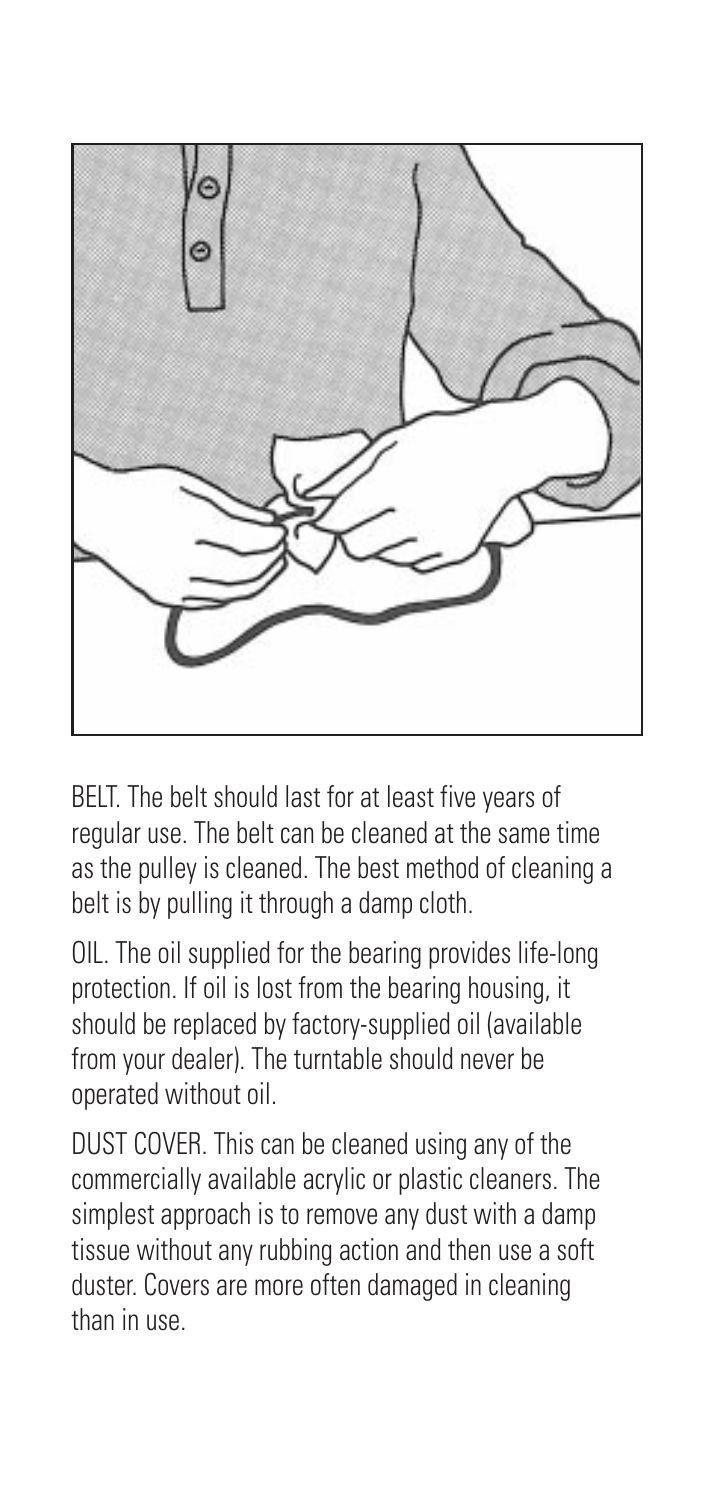ENERAL SYSTEM INSTALLATION  $\vert$  1 | It is important that the stylus is kept scrupulously clean. The traditional soft stylus brush is completely useless. We have found dry vibrating pad cleaners to be effective devices. **G**

2 | Correct tracking weight and bias: every arm and cartridge combination has an optimum tracking weight. This is easily set by ear. Increments of 0.1g can produce significant differences. Test records are of no use in establishing this. Temperature can alter this value, which will be lower in hot weather and higher in cold.  $3$  It is important that the electrical contacts in a hi-fi system be kept mechanically sound and clean. A poor contact, especially at the first connection in the system between the cartridge and arm will degrade the signal substantially. Checks on all contacts should be performed periodically.  $4$  The correct cables should be used. We recommend good quality copper leads for interconnect cables and advise 20amp. speaker cables for all amplifier/speaker connection. 5 | The speakers should be positioned correctly (Linn speakers are designed to be placed close to the wall) and they should be mounted on rigid stands which are sitting very firmly on the floor and should not be subject to any rocking movement! **6** You should only have one pair of loudspeakers in the room. Any other transducer will unacceptably colour the sound. The speaker in your TV set or even a telephone will have a detrimental effect on sound quality. 7 | Most record cleaning devices do more harm than good. We feel the best method of cleaning records is to let the stylus remove any dirt which may be in the groove, then clean the stylus.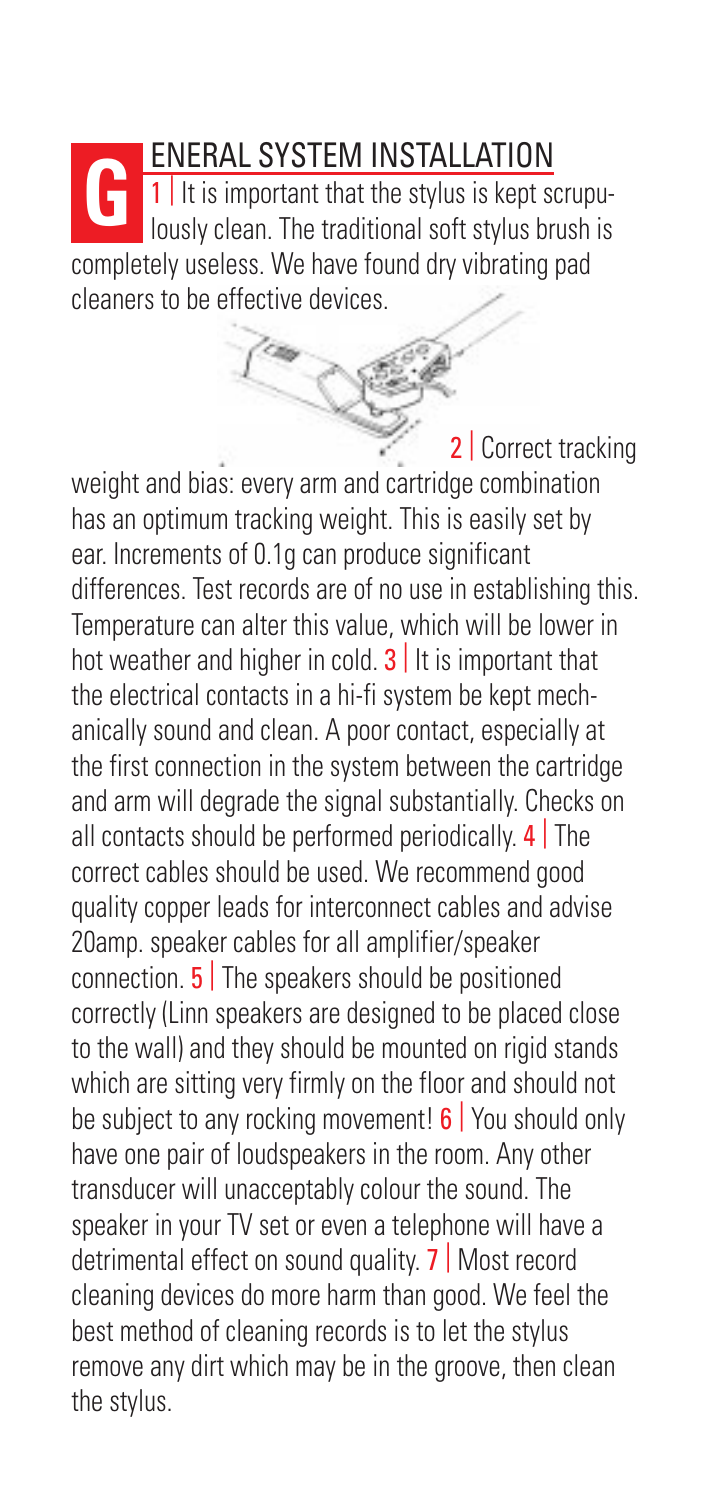## UARANTEE AND SERVICE The unit is guaranteed under the conditions The unit is guaranteed under the condition<br>which apply in the country of purchase. In addition to any statutory rights the customer may have, we undertake to replace any parts which have failed due to faulty manufacture.

Keep a copy of the sales receipt as this will establish the purchase date of the turntable. Refer all enquiries to authorised dealers only.

For information on your nearest dealer, contact the Linn Factory in the UK or an overseas distributor.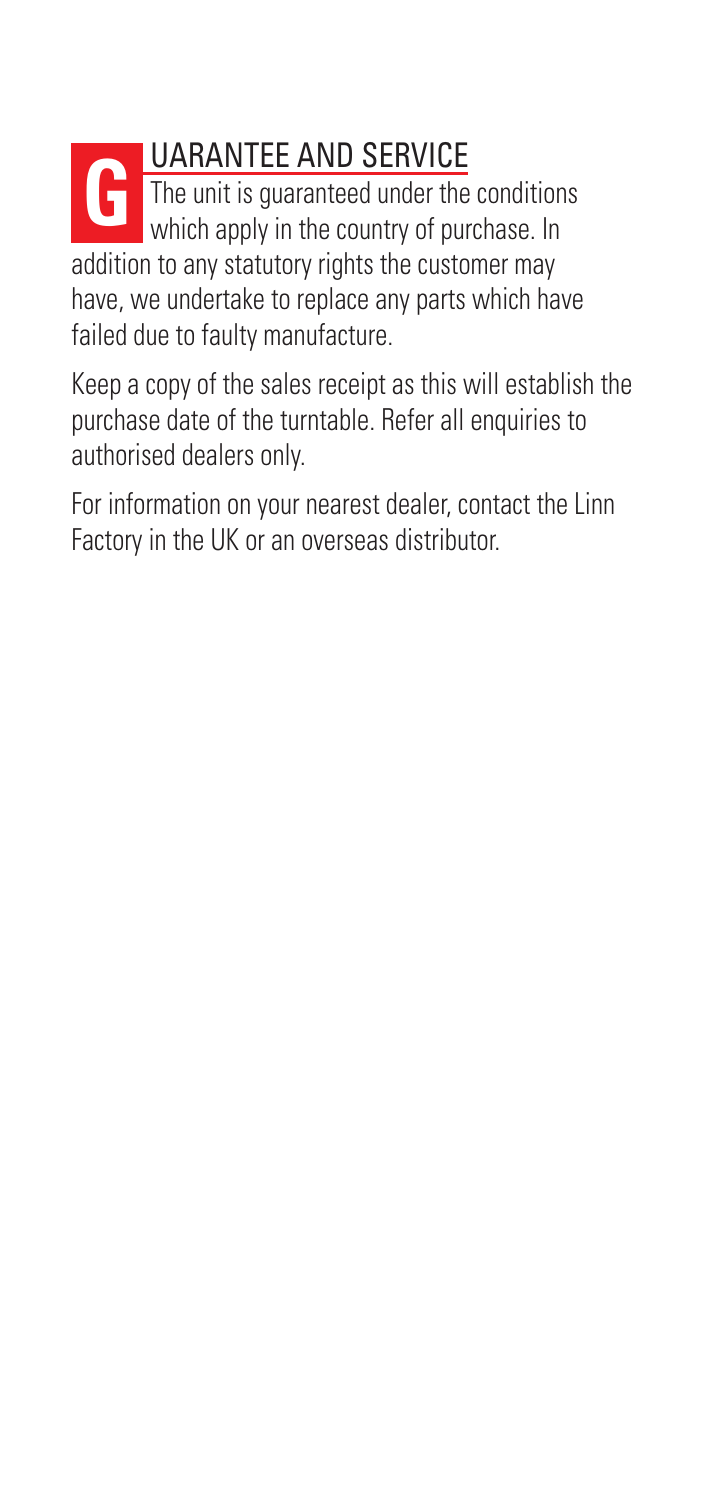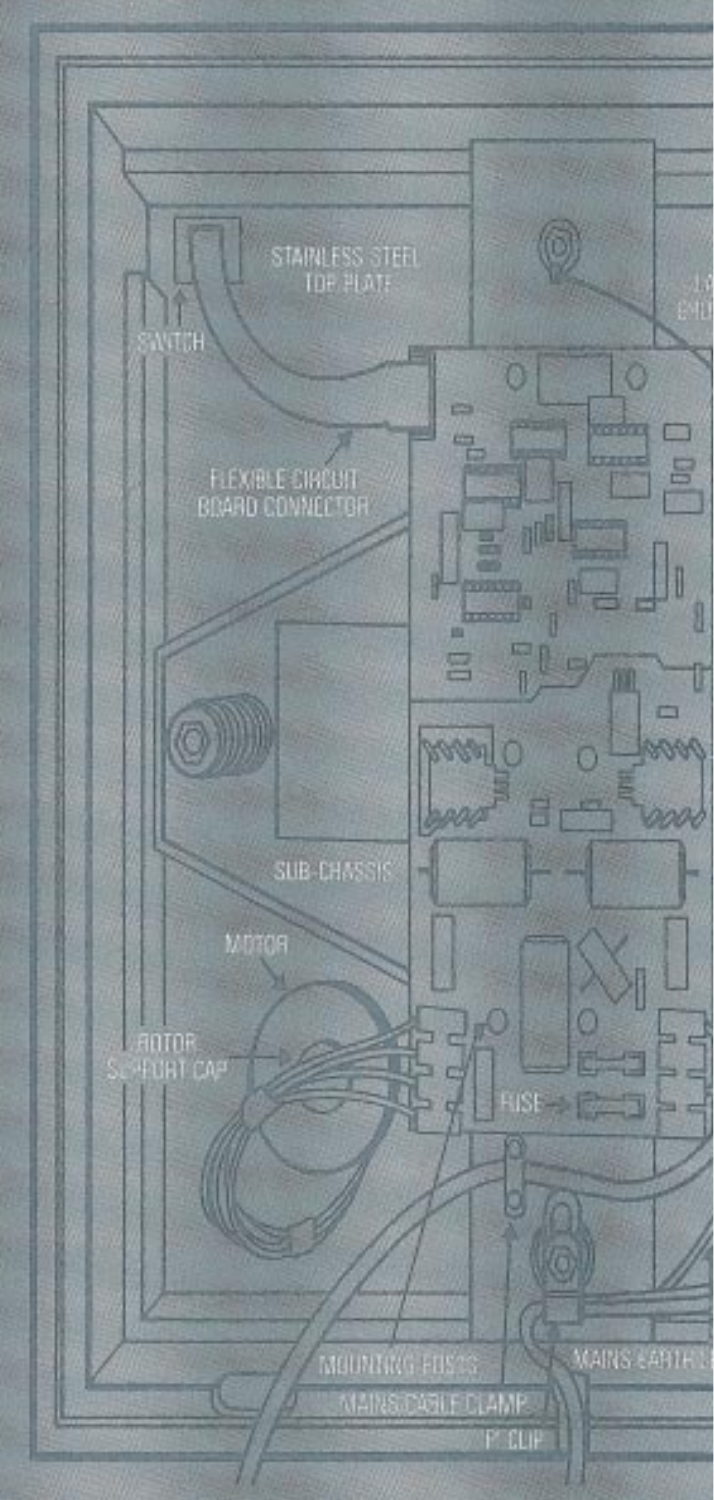